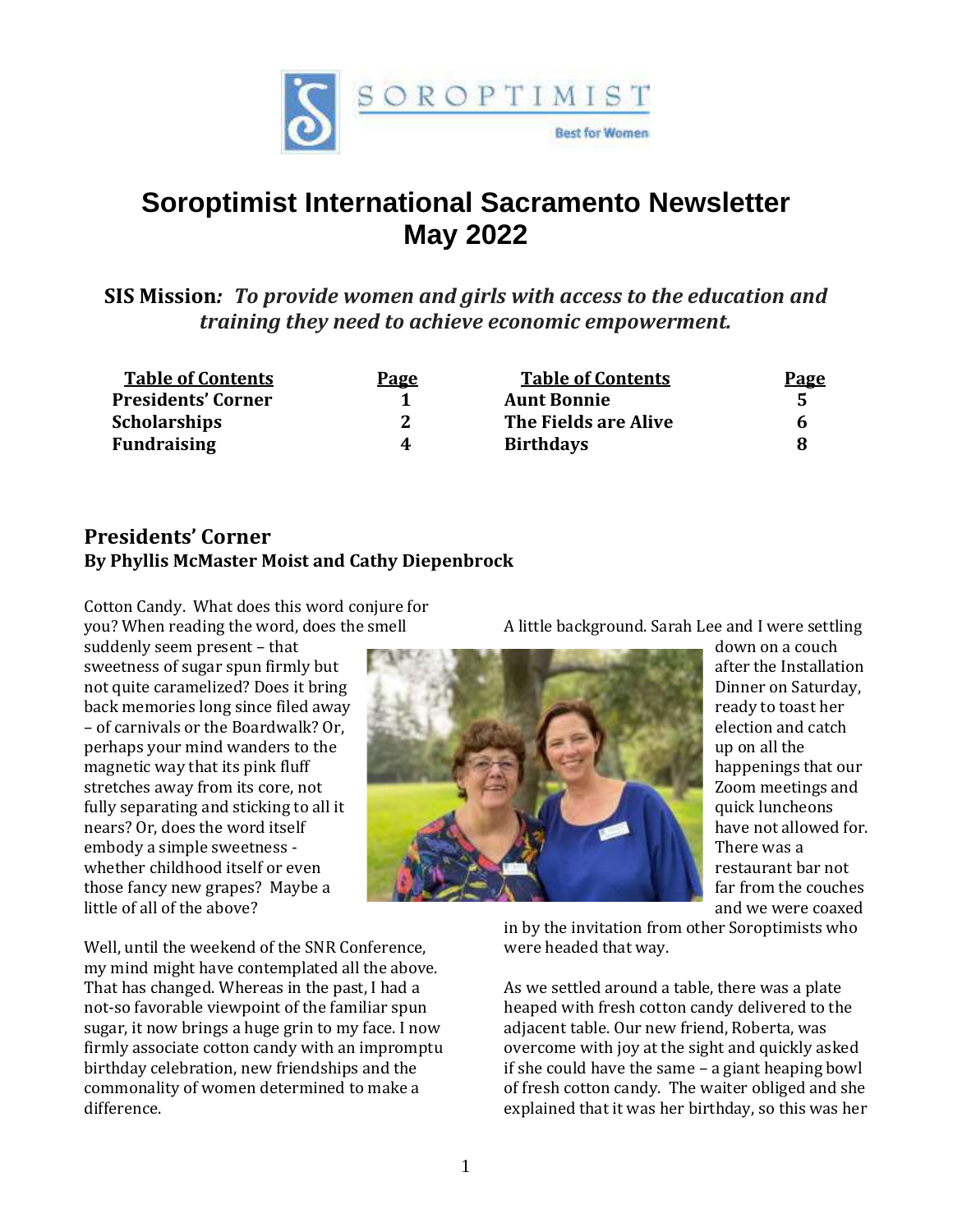'birthday cake' of sorts. As we settled in and learned more about each other, Roberta explained that when she was a child, her father worked at the fairs and she would tag along, so cotton candy was a very sweet memory indeed!

While I have never been a fan of cotton candy, that bowl of fresh pinkness was the most delish – and fun – I have ever had! We all enjoyed each other's company and by the time we ended our celebration (we may have been the last ones there) we had an empty bowl and full hearts.

Suffice to say, this year's SNR Conference was special indeed! Notably, our very own Sarah Lee was elected Director of District 3. Our weekend also included a comedy act, a body language presentation, the awarding of Live Your Dream grants to a group of inspirational young women, and the Ruby Award to the founder of the TESE Foundation in Davis. Our SNR conference highlighted and celebrated all that we do to unlock the potential for women and girls. Thank you to each of our SIS members for working toward a better future.

With that, I encourage everyone to save the date for our next SNR event – **the Soroptimist Development Retreat** on **July 10th**. Additionally, please register for the upcoming **Virtual 47th SIA Biennial Convention** on **July 22-23**, featuring keynote speaker Malala Yousafzai. Register at: <https://www.soroptimist.org/events/index.html>

# **Scholarships By Karen Smith**

On Friday, April 22nd, we awarded scholarships to six deserving young women. Four were able to be there in person, and the other two sent writing and a video to share with our members.

Below are messages from five of the recipients. I'm sure because of the craziness of the end of the other school year, the other one wasn't able to answer my request. but they are very appreciative, and we are happy that we met them on April 22nd.

# **Lillian Jundi Caliornia Northstate University Candidate for a Doctor of Medicine (MD) in May 2023**

To the Members and Donors of the Soroptimist International of Sacramento, I would like to express my deep gratitude for all that your organization does for women pursuing education. I would like to thank you personally for helping to support my graduate education. This organization of women has guided me through my college and medical education, lifting me in financially trying times. I am nearing the end of my third year of medical school and as I reflect back, I recognize how Soroptimist has helped ease the huge financial burden of higher education. This support has allowed me to focus on my future career and the final steps in my education as I prepare to complete my last year of medical school and apply to medical residency this coming fall. I hope as I mature in my career and find stability that I can donate to the Soroptimist organization and give back to other women just as you have done for me. Thank you from the bottom of my heart.

Sincerely, Lillian Jundi

# **Ari Green North Carolina State University Ph.D Student in Historic Preservation Alumna of Grant High School, Sacramento**

My name is Ari Green and I ask that you accept this note as my thank you for selecting me to be a 2022 scholarship recipient! As a Sacramento native, I am honored to accept this award from an organization so deeply committed to community engagement, the support of women scholars, and for it to be from my hometown. As I maneuver through my doctoral program, I am reminded that developing community is essential to my survival here in Raleigh. As a student, who has moved away from home and my support system, this award symbolizes that home is always with me. I cannot express my gratitude enough and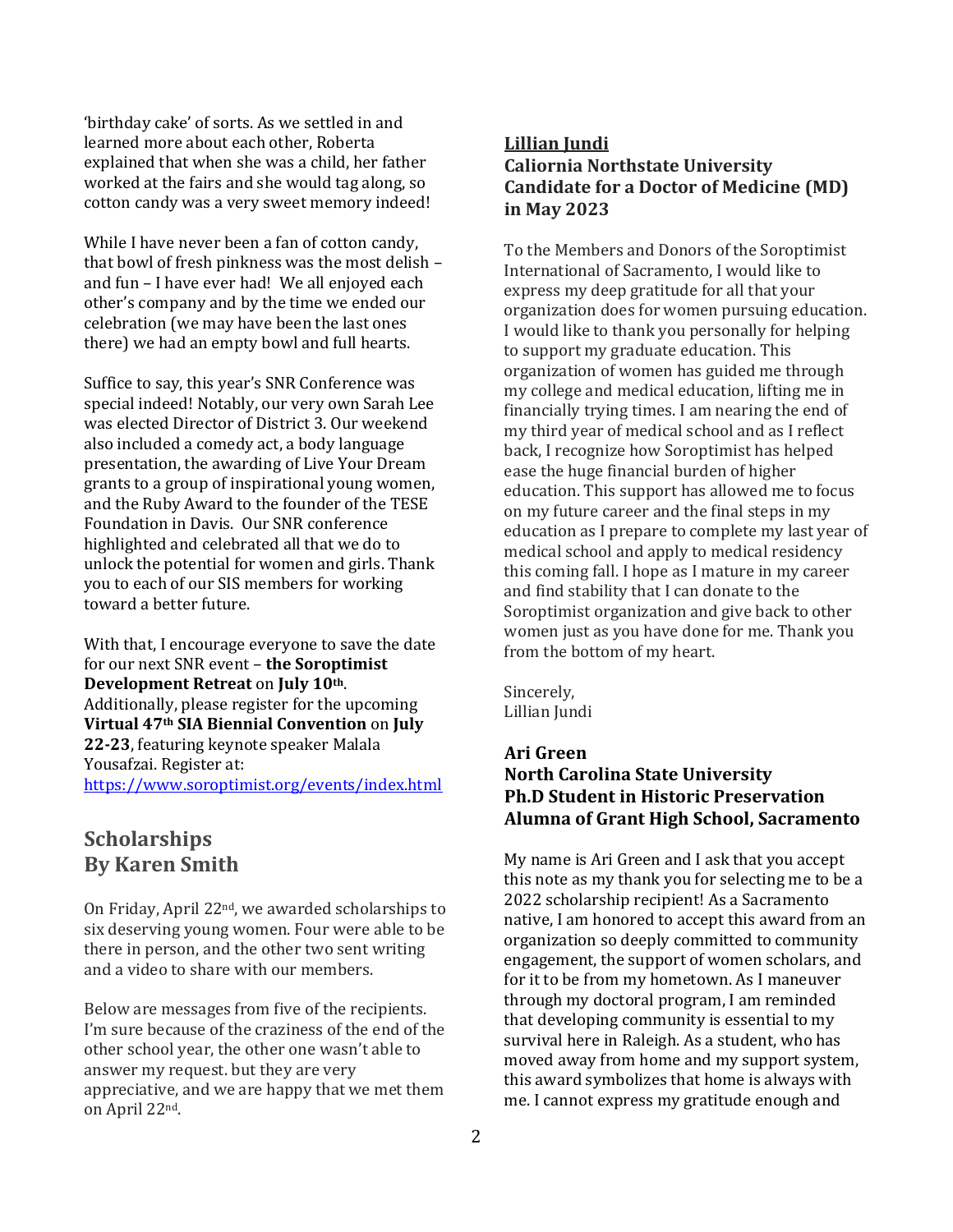how much this scholarship assists me in covering tuition costs. Thank you for your service and your commitment to gender equality, empowerment, and education. I aspire to carry this legacy forward and I hope to meet you all very soon!

Some fun facts about me: prior to graduate school, I was an avid solo traveler! Of all the places I've been, my favorites are Havana and Amsterdam. I previously lived in Montreal, Quebec for an abroad study so I know French. Naturally, I am a history buff, so I love to visit historic sites and history museums. I also love architecture, Spanish Revival specifically. Sushi is my go-to comfort food, but I love to cook – it is a learned skill from my dad. I'm a devoted coffee drinker too! When graduate school is all said and done, I plan to return home and work in City Planning!

I am a proud Pacer (Grant, '12) as well as CSUS Alumna (BA '16, MA '20). I serve as a Redistricting Commissioner for Sacramento's Independent Redistricting Commission. The task at hand – to redraw the City Council boundaries for the next 10 years – is essential to my research and the work I aspire to do. I currently reside in Raleigh, NC, while I pursue my doctoral degree. I study how decades of policy and disinvestment in black communities generate specific land conditions for gentrification and displacement to occur. My research grapples with the concept of space, land, and who owns it. I am most concerned with affordable housing and for this reason have committed to being a part of the change in policy that will provide more equitable living circumstances. For this reason, I have been a part of several initiatives here in Raleigh that works towards this more equitable approach. From hosting eviction clinics to assist residents in applying to rental assistance to bridging the gap between community members and city leaders by creating a safe space for community members to voice their concerns and be heard. This summer, I'll be interning with Raleigh's City Planning Department. I'll be applying my research to Raleigh's Comprehensive Plan and Racial Equity study. Long term, I intend to return to home and do this work with the City of Sacramento.

### **Brittney Flores Fernandez UC Davis Nutritional Science in Public Health, June 2024 Alumna of Grant High School, Sacramento**

My name is Brittney Flores Fernandez, and I am a second-year student at the University of California Davis. I am majoring in Nutritional Science with plans on pursuing a career in Sonogram after receiving my Bachelors in Davis. At a young age I have always been interested in working in the medical field and over the years I was able to narrow it down to a career I see myself enjoying for most of my professional life. I am really intrigued into the medical field because it is all about helping others which is a big part of who I am. A little more about my background, I am the oldest daughter of four and I am a firstgeneration student. It has been very different for me to start up my educational journey since I have had to figure things out on my own but so far it has given me more opportunities to learn to guide myself towards success. I am really thankful and grateful to have been given the opportunity to receive such prestigious scholarship award. This award will continue to fund my education and for that I am extremely grateful. I still have a long way to go to be where i want to be in life so receiving this award serves as more motivation to fully dedicate myself to my academic life. I hope and plan on doing the same in giving back to my community to give others the opportunities that I have been blessed to receive. Once again, I want to thank the entire committee for everything and I plan on keeping in touch.

# **Antonia Hagelis Samuel Merritt University MS Nursing Dec 2023 Alumna of Christian Brothers High School, Sacramento**

Hello! My name is Antonia Hagelis and I am honored to be given this opportunity. I'm so grateful to Soroptimist for granting me this scholarship. A little bit about me, I currently attend Samuel Merritt University where I'm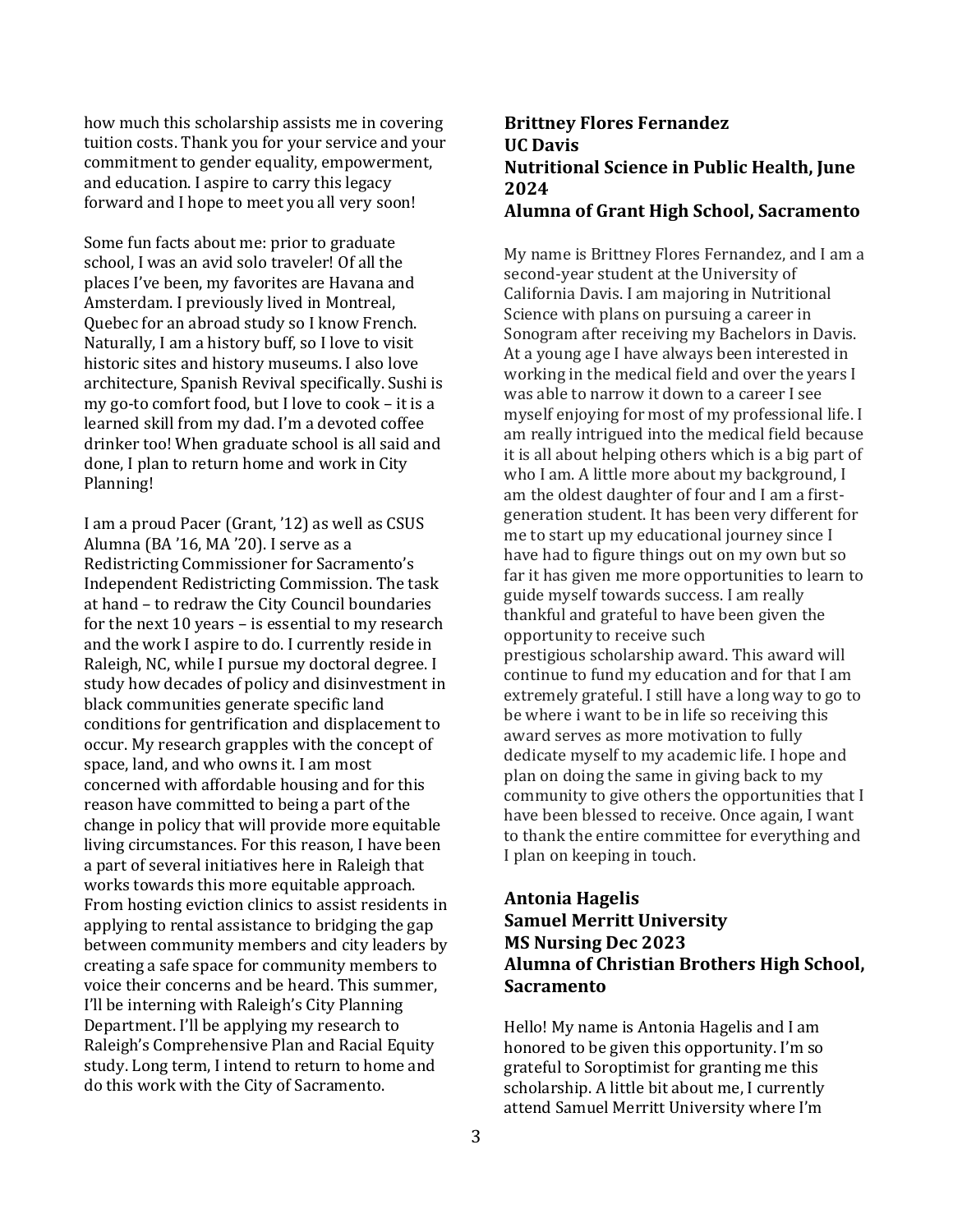obtaining my Master's of Science in Nursing. At the end of my program, I will be a Registered Nurse with a Master's specialty in case management which will allow me to explore leadership and administrative positions within the nursing profession.

I often think about what started my journey into nursing and I'm confident it grew from my mom's influence. She is a teacher and from a very young age has always emphasized the importance of helping others. I grew up watching her in action, giving back to her students and community. She is one of the most selfless human beings I know and is so passionate about her students as well as equality in education. Growing up with a single mom, I was also constantly surrounded by strong women who always emphasized the importance of giving back to others and advocating for women's rights. After gaining experience in various jobs and volunteer opportunities, I soon discovered the many disparities in healthcare, specifically amongst women. This is what ignited my passion for women's health and why my goal is to work with women as a nurse, empowering my patients, increasing accessibility of care, and paving the way more equitable healthcare. This scholarship has given me the opportunity to complete my advanced nursing degree with the relief of a large financial burden. So again, thank you to Soroptomist International! Congratulations to all the scholarship recipients!

# **Nhi Duong California Northstate University College of Pharmacy, May 2022**

Dear Soroptimist International of Sacramento Board Committee,

First of all, I would like to express my gratitude to SIS for giving great opportunities to young women like us. Thanks to SIS, I can continue my post-graduation fellowship this coming July in Philadelphia, with less burden financially. I also want to express my appreciation to both of my parents, who have always guided and supported

me throughout my academic journey since I left Vietnam.

A little bit background of myself: I came to United States when I was 15 years old by myself, while my family is still currently residing in Vietnam. Since then, I have learned to become an independent and responsible girl from a young age, both financially and academically. I decided to pursue pharmacy school, with the goal of contributing and serving back to the community. I am working as a Pharmacy Intern at 3 different organizations, not only to gain experiences but also to cover my living expenses through school instead of giving burden to my family in Vietnam. Thus, I really appreciate this opportunity provided by Soroptimist International of Sacramento to help students in financial need like me.

Upon graduation this May, I will continue to grow professionally by pursuing fellowship at a pharmaceutical industry company, named GlaxoSmithKline, located in Philadelphia for 2 years. After finishing my fellowship, I definitely want to move back and settle in Sacramento, while using my knowledge and passion to contribute back to the community, just like how SIS is helping young women continue with their passion in education.

Once again, I appreciate this great opportunity provided by SIS, and I would love to encourage every young woman out there to never be afraid of pursuing their passion regardless of situation!

Also awarded:

#### **Shelby Scott**

**California State University Sacramento BA, Women's and Gender Studies, June 2023 Alumna of Grant High School, Sacramento**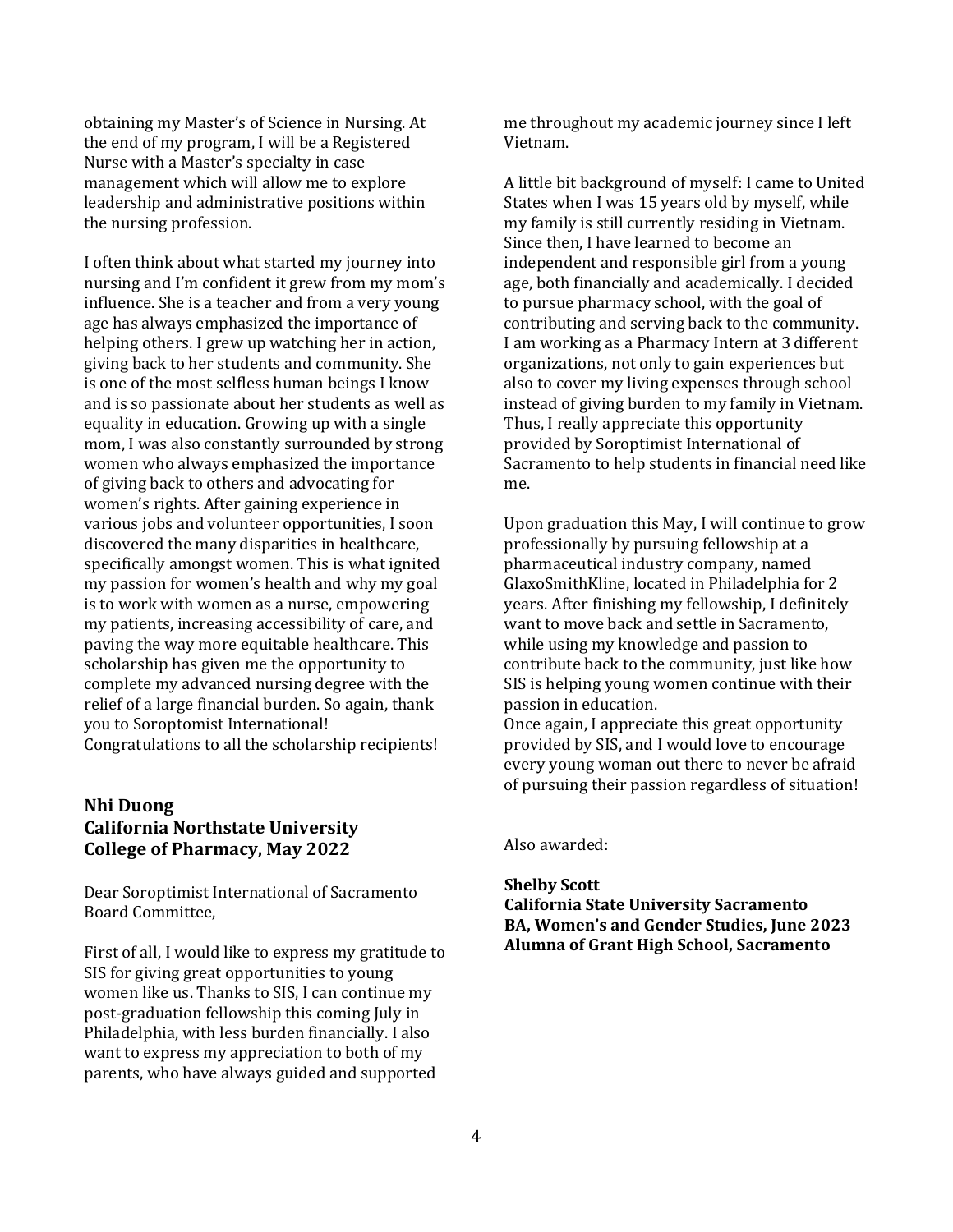#### **Flower Power Fundraising**

Flower Power has extended the deadline for ordering to May 27th. Please share with friends and family.

Thank you to several members who donated money for the garden and grounds of Fern Bacon Middle School. The Garden Club students are very excited about planting new bulbs to beautify their campus.

#### Website:

[https://www.flowerpowerfundraising.com/inde](about:blank) [x.php/marketplace/seller/profile/shop/sis](about:blank)

#### **Upcoming SIS schedule**

**May 20th---Speaker meeting---Paula Salinger & Heather Tiffee, Capital Pro Bono (Swanston Community Center)** Please join us as we

welcome Heather Tiffee and Paula Salinger. Heather is the managing attorney of Capital Pro Bono, an independent legal aid nonprofit organization in Sacramento where volunteer attorneys, paralegals and interpreters donate their time and expertise to further the mission of promoting access to justice for the low-income members of the community. Paula Salinger is an attorney who specializes in family law and donates services to Capital Pro Bono.

#### **June 6th ---Celebrating Success (Swanston Community Center) and Committee Sign-ups**

**June 17th---Installation of new Leadership (Location to be announced)** 

**August 2nd---Summer Luncheon (Wendy Haydon visits!!!!) (Location to be announced)**

life would return to normal. At the conclusion of

#### one episode, of course, another would be announced. This is how I dropped my long-term exercise regime for well over a year. That is how I lost my hard-earned strength and stamina. I became easily winded, my fasciitis-damaged feet became wobbly, and my hip joints wanted me to

sit down and cry after walking half a block. I also developed a right knee that the doctor said was probably bone-onbone and caused the left knee to take on too much of the pressure of walking. So much for the health benefits of running and walking. Another unintentional outcome. Facing the risk of calling Uber in the middle of a one-mile jaunt, I stopped walking. The gyms were still highly restricted so basically, I just stopped it all.

[The s](https://creativecommons.org/licenses/by/3.0/)econd unintentional consequence of covid for me was in healthcare. I usually maintain a schedule of mostly prevention-related health visits set for me by doctors, dentists, and various ancillary professionals, such as chiropractors, massagers, etc. Learning how exhausted the entire medical field staff were during covid, I

# **Aunt Bonnie Review and Evaluates Covid 19 By Bonnie Coleman**

There are always what the Newsies call unintentional outcomes, that is, there is the goal you were working for and then the outcomes that accompany that achievement that you didn't plan for or expect but there they are. Here are a few that accompanied my experience with the covid pandemic.

First, the pandemic was introduced t[o me](https://creativecommons.org/licenses/by/3.0/) in a series of news bulletins that announced the pandemic would be with us for another two or three weeks. I responded with childlike belief and decided that I would just wait out the time and resume my exercise routine when gyms were open, the masks wouldn't be a requirement and

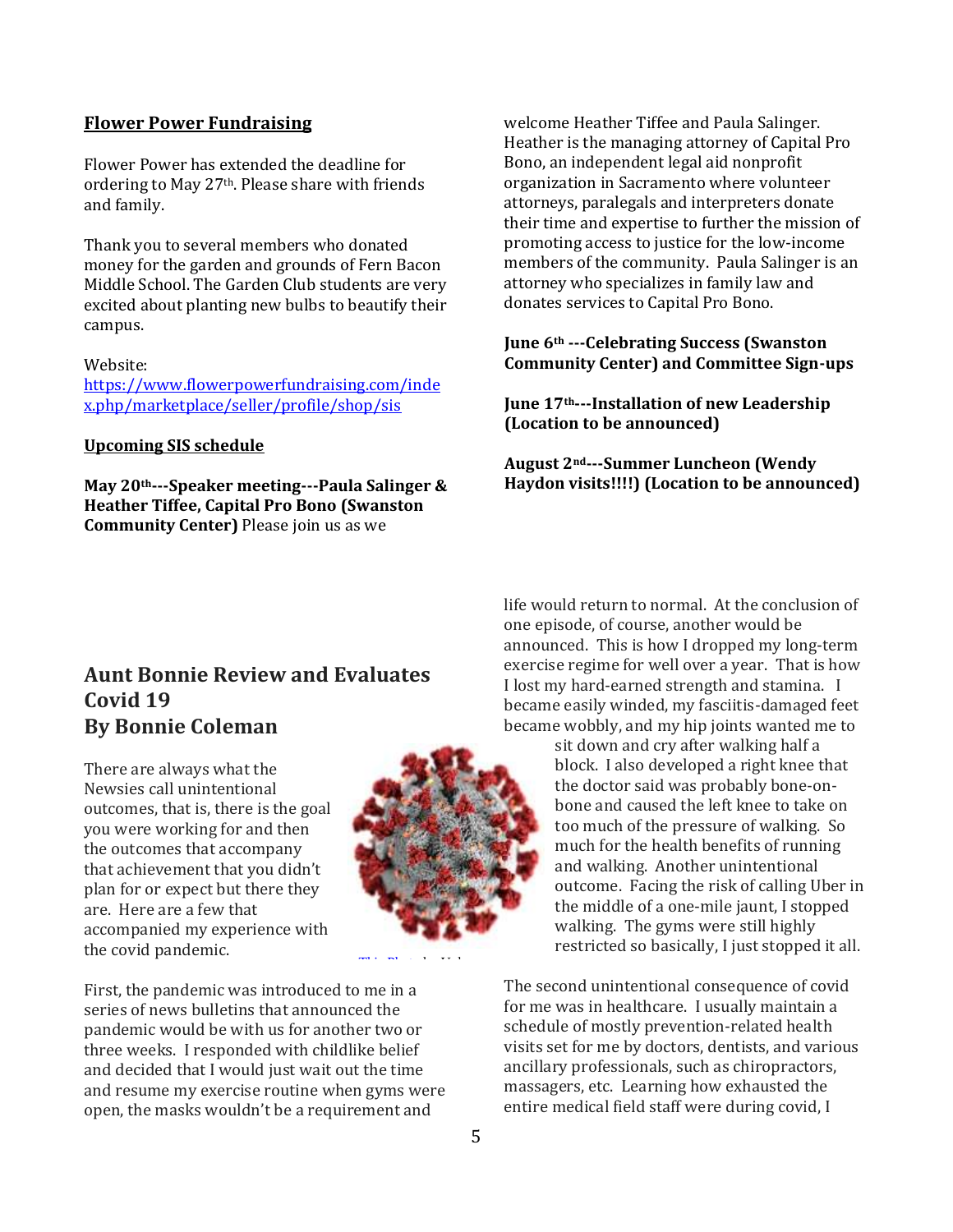deferred my entire prevention schedule to a time when the personnel could rest up and catch their collective breath. Now I find two physicians have apparently left their fields, one blood draw location burned down, most of the rest require referrals that have expired, and the remainder seem to be doubling up on their insistence that NOW is the only time to fix whatever they find awry in me due to my lack of attention during covid and/or their lack of a certain level of expected income. I am run ragged by setting appointments, attending appointments, filling scripts and various other suggestions/requirements they impose. They are one me like gods on an angry sinner, which is probably OK since that's the only kind of "running" I am able to perform.

The other sad reality of all of this is the I have learned nothing. If I had to do it all over, I would probably do the same things. If anyone can offer improvement suggestions, please do.

# **The Fields are Alive! By Wendy Haydon-Schneider**

Fields throughout Germany are alive with color right now! Beautiful yellow Rapsfelder (rapeseed fields) that is!!

I took a photo a couple of days ago of this field that is a twominute walk from our home. It is breathtaking! The plants are about 4½ feet tall!

Rapeseed is the most widely



cultivated crop species in the Brassicaceae family, which also includes cabbages, mustards, turnips, radishes, and cauliflowers. There is a very wide range of rapeseed varieties for all types of

purposes. Rapeseed oil is oil derived from the rapeseed plant. Rapeseeds are the third source of both vegetable oil (after soybean and oil palm) and oil meal (after soybean and cotton).

Rapeseed oil originally fueled machines, not humans. Rapeseed oil was initially classed as "industrial grade" and used in the automotive industry as biofuel. During the Industrial Revolution, rapeseed oil was used as engine lubricant for steam trains.

Although it had been used as an animal feed for centuries, it was very rarely eaten by humans. Although the crop was incredibly drought and disease resistant as well as a low cost and high yield crop, it was far too high (50 percent) in a compound named erucic acid - making it unsafe as a food product and acutely toxic to humans. In addition, the glucosinolate in the rapeseed was determined detrimental to animals. So, in 1973 Canadian scientists bred strains that were low in erucic acid (just 2 percent) and glucosinolate – the bitter substance that made it unpalatable – making it edible and safe for humans and cattle. This new variation of rapeseed was originally named Low Erucic Acid Rapeseed (LEAR). The name didn't appeal to consumers. No surprise there! In addition, "rape" as a name for a plant produced for consumption was not acceptable to English speakers. In 1978, Canadian company

"Western Canadian Oilseed Crushers Association" registered a product called "Canola" – a contraction of 'CANada' and 'OLA' – from 'Oil Low Acid'.

Refined rapeseed oil can be heavily processed and inflammatory. To extract oil from the seed, high heat methods are often used to gain the highest yield in the shortest amount of time. This changes the nutritional profile of the oil, reducing the amounts of vitamins and transforming healthy fats into trans

fatty acids.

It is possible to get cold-pressed rapeseed oil, meaning that the oil was extracted without the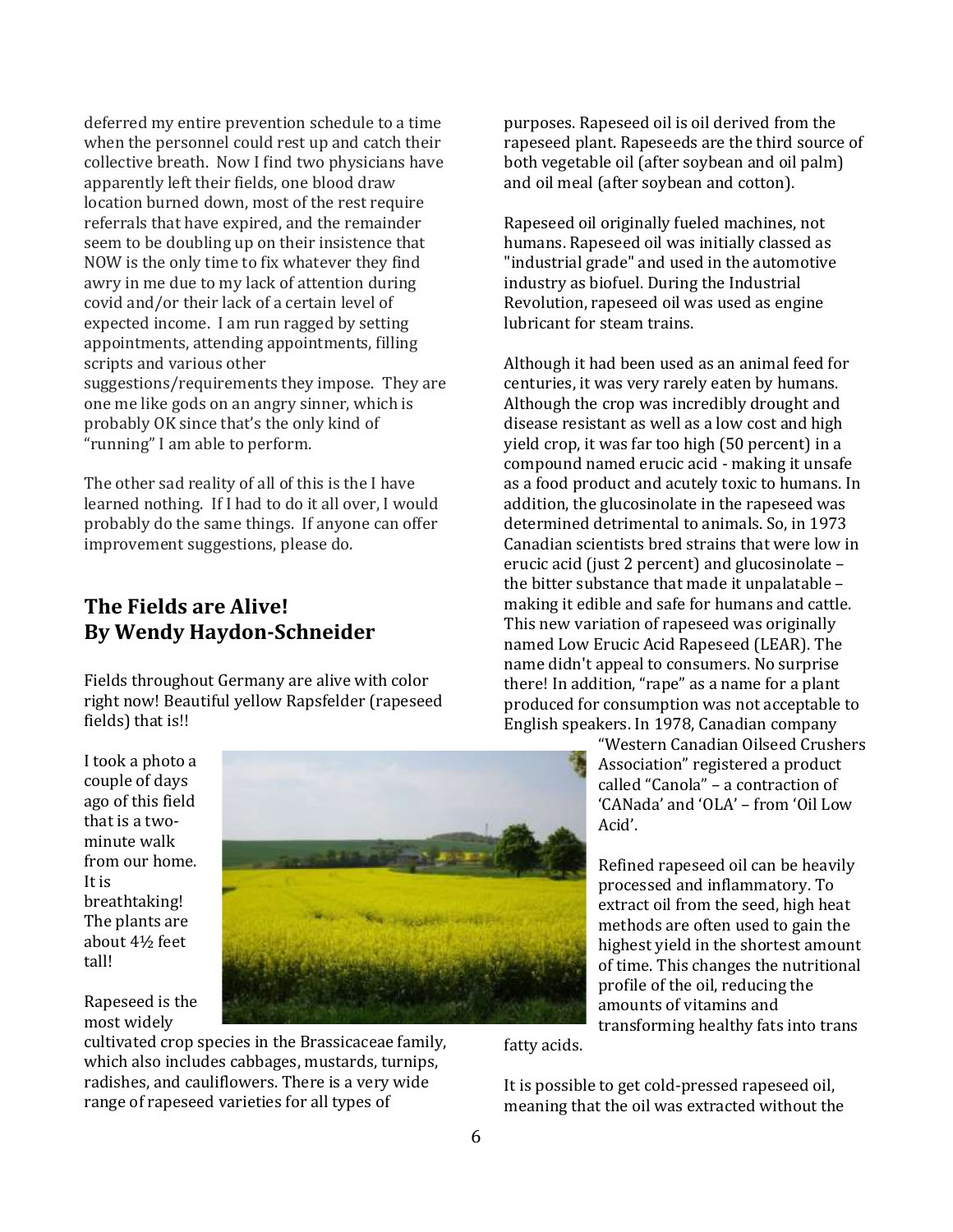use of heat or chemicals. Because rapeseed is part of the cabbage family, the cold-pressed oil can have a strong flavor and scent (although I did not notice it in my bottle). Heavily processed and refined rapeseed oil is far more popular and is less expensive than cold-pressed oil. Here is a photo of the three bottles of Rapsöl (rapeseed/canola oil) that I currently have in our pantry. The bottle on the left is Kaltgepresstes Öl (cold-pressed oil). The bottle label indicates the Vitamin E and Omega-3 benefits and mentions to not heat it beyond 175°C (for reference, baking a cake is typically at 177°C (350°F)), so I will not be using this oil in the oven, but will continue to use it to make salad dressings and pesto.

The bottle on the right is a butter-flavored Rapsöl, which is what drew me to it at the store. It smells strongly of butter. This oil can be heated to 180°C and is intended to be used for frying, per the bottle's label.

The bottle in the middle indicates it is suitable for salads, dips, dressings, and for cooking at temperatures not higher than 175°C.



Rapeseed for oil production is thought to have originated in Europe, has been cultivated for its oil there since the 13th century, and was a major source of lamp fuel until it was superseded by petroleum in the mid-19th century.

Since 1991, the production of the crop in the European Union has shifted to rapeseed varieties that have a low content of erucic acid. Germany

remains the most important rapeseed producer in the European Union as of 2021.

Since the turn of the millenium, rapeseed has also been increasingly cultivated as a renewable resource for the production of biofuels; in Europe, it is the main source of bio-fuel. In Germany, rapeseed is currently the only native oil plant that can be used for bio-energy production. We purchase E10 Benzine for our car – that is gasoline that has 10 percent rapeseed oil in it.

#### Sources:

[https://biofuels-news.com/news/germany](about:blank)[remains-the-most-important-rapeseed-producer](about:blank)[in-the-eu/](about:blank) [https://www.duchessoil.co.uk/news](about:blank)[articles/2016/5/14/rapeseed-a-brief-history](about:blank) [https://www.german-seed](about:blank)[alliance.de/en/produkte/raps/](about:blank) [https://hunterandgatherfoods.com/blogs/real](about:blank)[food-lifestyle/the-history-of-rapeseed-oil](about:blank) [https://www.smartholistics.co.uk/news](about:blank)[blog/the-dark-side-of-rapeseed-oil/](about:blank) [https://www.southasiacorporation.com/post/ra](about:blank) [peseed-or-canola-are-they-same](about:blank) [https://www.worldatlas.com/articles/the-world](about:blank)[s-top-rapeseed-producing-countries.html](about:blank)